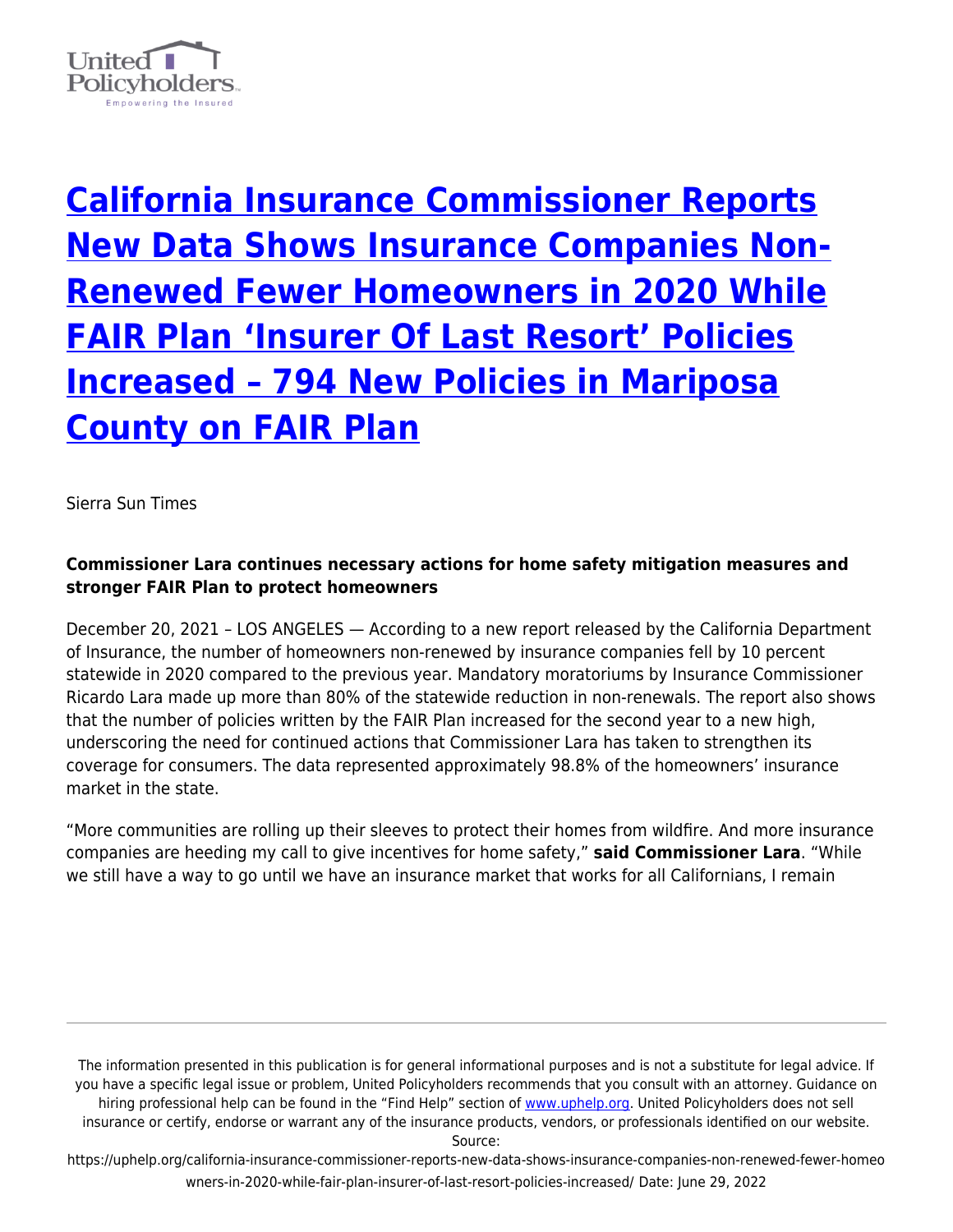

focused on increasing home safety measures to protect homes and promote market competition while strengthening the FAIR Plan, California's insurance safety net, so it better addresses consumers' and businesses' coverage needs."

The number of non-renewals by insurance companies fell from 235,597 in 2019 to 212,727 in 2020 – a decrease of 22,870 policies – while the number of new and renewed homeowners' policies issued by the voluntary market statewide increased from 8.62 million to 8.7 million, or an increase of 82,635 policies. California is the largest insurance market in the nation, and non-renewals by insurance companies affect less than 3 percent of California policyholders, although data shows that areas with greatest risk of wildfires experienced higher rates of non-renewals.

The FAIR Plan, an association made up of insurance companies that serves as California's "insurer of last resort," provides insurance coverage to less than 3 percent of the state's homeowners. However, the number of consumers forced to obtain a policy from the FAIR Plan because they could not find an insurance company willing to write them coverage increased by 49,049 policies in 2020, to 241,466 new and renewed policies. While the Department of Insurance data covers only 2020, the [Sacramento](https://www.sacbee.com/news/california/fires/article255272796.html) [Bee](https://www.sacbee.com/news/california/fires/article255272796.html) reported in October that the FAIR Plan expects continued growth of policies in 2021.

The data also suggests that Commissioner Lara's actions have contributed to declines in non-renewals, especially in wildfire risk areas. Commissioner Lara implemented a series of temporary one-year moratoriums on non-renewals under a state law that he wrote when he was a member of the California State Senate, protecting more than 1 million policyholders in 2019 and 2.4 million in 2020 who lived in the perimeter or adjacent to a Governor-declared wildfire disaster. Areas in the state under moratoriums saw non-renewals fall by nearly 20 percent, compared to a less than 3 percent decrease in areas not under moratorium.

"Temporary non-renewal moratoriums are essential to California property owners and communities as stakeholders work to reduce wildfire risk and restore available and affordable insurance options," **said Amy Bach, Executive Director of United Policyholders**. "The science behind incentivizing home safety is indisputable and supported by consumer groups and first responders. Commissioner Lara has undertaken reforms of the FAIR Plan that are long overdue and will help homeowners in the future even after we solve this non-renewal issue."

The information presented in this publication is for general informational purposes and is not a substitute for legal advice. If you have a specific legal issue or problem, United Policyholders recommends that you consult with an attorney. Guidance on hiring professional help can be found in the "Find Help" section of [www.uphelp.org.](http://www.uphelp.org/) United Policyholders does not sell insurance or certify, endorse or warrant any of the insurance products, vendors, or professionals identified on our website.

Source: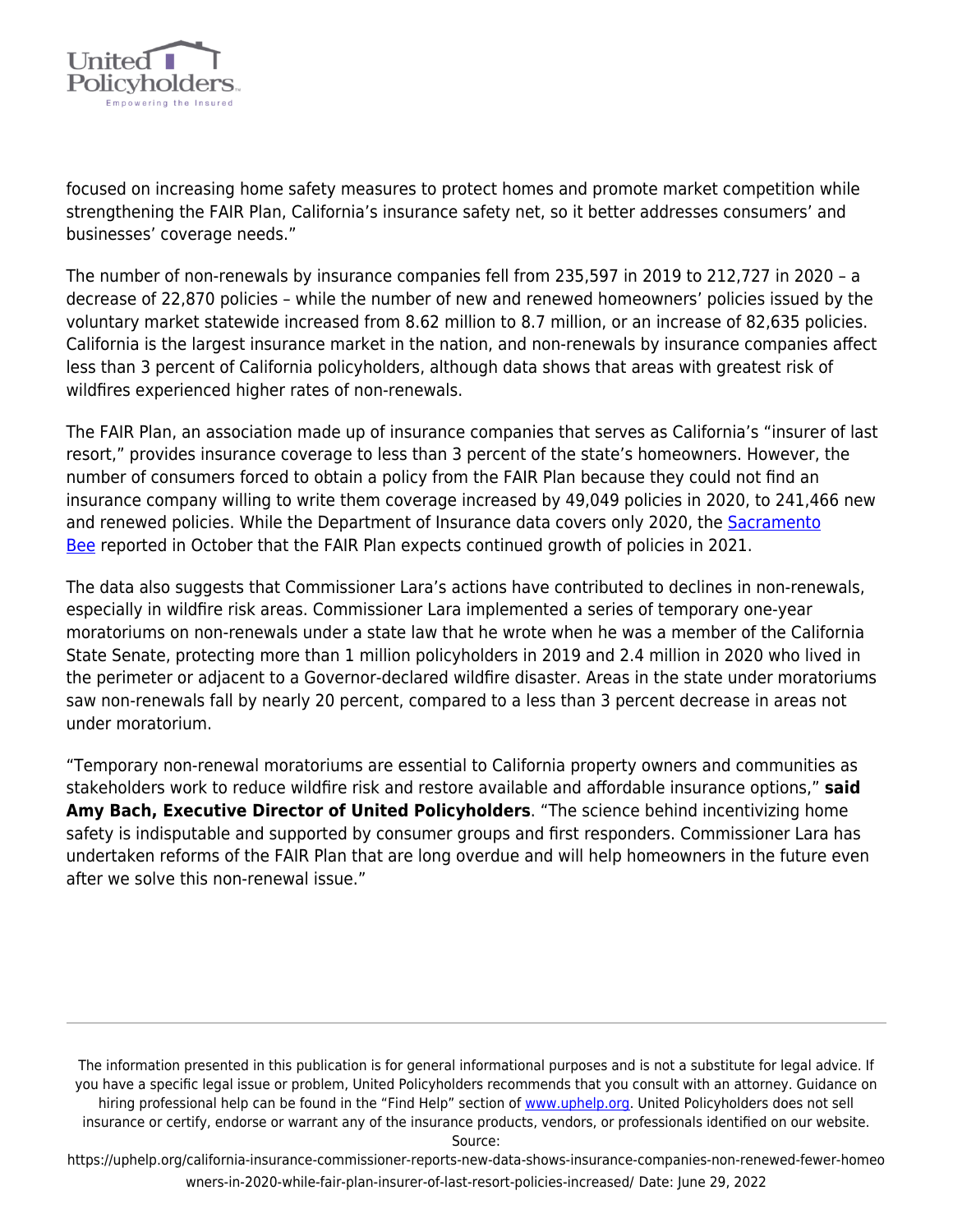

Since taking office in 2019 after the deadliest fires in the state's history, Commissioner Lara has held inperson and virtual meetings on wildfire issues in 36 counties attended by more than 10,000 local residents. Out of these meetings, he has grown his comprehensive strategy to support a competitive insurance market for all communities while strengthening consumer protections.

## **Among the consumer protection actions that Commissioner Lara has taken since assuming office in 2019 include:**

- At his urging, several major insurance companies including Allstate, CSAA, and Farmers, among others, have told the Department of Insurance that they will increase the number of new homeowners policies written in the state and cease or limit non-renewals.
- Recent insurance company rate filings approved by the Department of Insurance have significantly expanded insurer-recognized mitigation efforts made by consumers and grown premium discount offerings, up to 20 percent for wildfire-hardened homes, to include 2 in 5 consumers – with five additional companies offering incentives since 2019. The [full list of companies offering premium](http://www.insurance.ca.gov/01-consumers/105-type/95-guides/03-res/Insurers-Currently-Offering-Discounts.cfm) [discounts](http://www.insurance.ca.gov/01-consumers/105-type/95-guides/03-res/Insurers-Currently-Offering-Discounts.cfm) is available on the Department of Insurance's website.
- Ordered the FAIR Plan to raise homeowners coverage limits to keep pace with increasing home values in California and to offer a comprehensive homeowners' insurance coverage option in addition to its current limited coverage today. While the FAIR Plan has resisted the Commissioner's Order, a [judge ruled in July](http://www.insurance.ca.gov/0400-news/0100-press-releases/2021/statement073-2021.cfm) that the Commissioner has the existing authority to order the FAIR Plan to provide these enhanced coverage options that benefit consumers.
- Initiated a partnership with Governor Newsom's Administration, bringing together the state's major emergency response and preparedness agencies to create resilient wildfire safety measures for homes and communities. That group is close to completing its work.
- Introduced new regulations to resilient safety mitigation standards and provide more transparency to consumers on their wildfire risk scores. When formally adopted, these regulations will require insurance companies to recognize homeowners' safety actions when they evaluate the wildfire risk to homes and communities as well as allow consumers to know their risk scores incentivize and be able to appeal them.
- Sponsored a law that increases upfront and evacuation benefits for wildfire survivors. [Senate Bill](http://www.insurance.ca.gov/0400-news/0100-press-releases/2021/release078-2021.cfm) [872 authored by Senator Bill Dodd of Napa created new protections](http://www.insurance.ca.gov/0400-news/0100-press-releases/2021/release078-2021.cfm) despite opposition to the measure from the insurance industry.

The information presented in this publication is for general informational purposes and is not a substitute for legal advice. If you have a specific legal issue or problem, United Policyholders recommends that you consult with an attorney. Guidance on hiring professional help can be found in the "Find Help" section of [www.uphelp.org.](http://www.uphelp.org/) United Policyholders does not sell insurance or certify, endorse or warrant any of the insurance products, vendors, or professionals identified on our website.

Source: